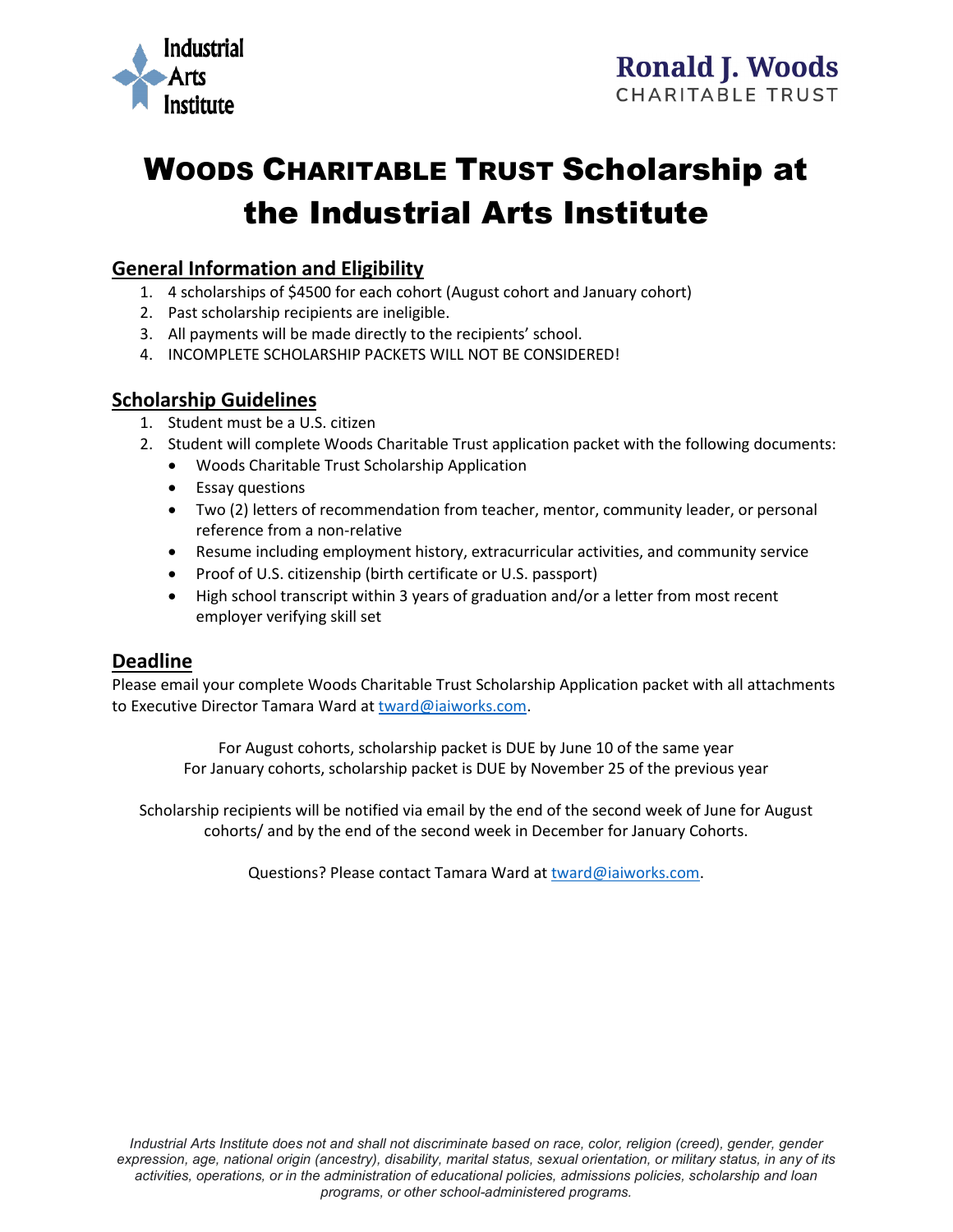

## WOODS CHARITABLE TRUST Scholarship at the Industrial Arts Institute

#### **Application PG 1**

**Personal Information:**

| Program:<br>Craft: WELDING AND METAL FABRICATION |
|--------------------------------------------------|

School: **INDUSTRIAL ARTS INSTITUTE** Address: **20902 WASHINGTON STREET | P.O. BOX 241 ONAWAY, MI 49765** Total Length of Program: **19 WEEKS | 760 HOURS OF TRAINING**

Anticipated Program Completion Date: **Example 2018** 

#### **Signature:**

I affirm that this application and the attachments are true and valid. This information may be used for the purpose of evaluation and selection as a potential recipient of the Woods Charitable Trust Scholarship. I understand that if any information disclosed within these documents are found to be false, my application will be rendered invalid, and I will forfeit my eligibility.

Student Signature: The Contract of the Contract of Tensors and Tensors and Tensors and Tensors and Tensors and

| Date: |  |
|-------|--|
|       |  |